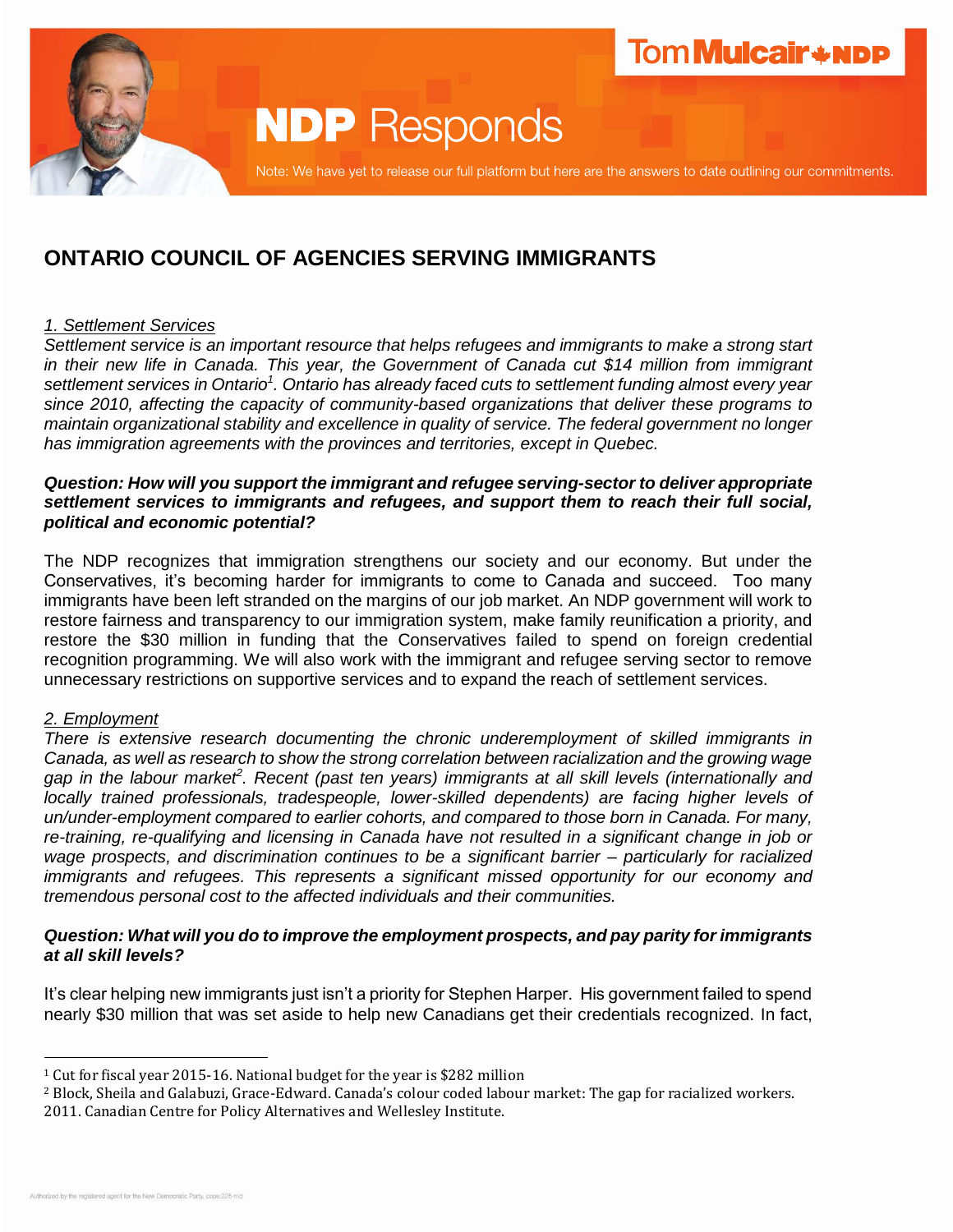recognition of foreign credentials remains the number one barrier to obtaining employment in Canada, according to the government's own Panel on the Employment Challenges of New Canadians. An NDP government will help newcomers to get their skills and credentials recognized, obtain Canadian experience, and achieve the remuneration their skills and education deserve. We will restore the \$30 million in funding for the Foreign Credential Recognition Program; offer grants to professional bodies to develop harmonized national standards with a single point of contact; expand the practice of orientation sessions in visa offices to educate and support potential immigrants; and create an awareness campaign for employers to encourage them to give immigrants their first opportunity.

# *3. Citizenship*

*Only 26 per cent of permanent residents who settled in Canada in 2008 acquired Canadian citizenship, compared with 44 per cent for immigrant who arrived in 2007 and 79 percent for those who arrived in 2000. These are the findings of research on citizenship acquisition released earlier this year<sup>3</sup> . Access to citizenship has become more restricted, and naturalized citizens and those with dual citizenship are treated differently under the law.*

#### *Question: How will you ensure access to citizenship and exercise of citizenship is equitable?*

Under Stephen Harper and the Conservatives, it has become harder and harder for immigrants to come to Canada and succeed. They've created huge backlogs, increased fees, politicized the citizenship test, made children and seniors pass language tests, and created new categories of citizenship rights. An NDP government will work with stakeholders to restore fairness and transparency to our citizenship and immigration system and to undo harmful Conservative changes. We will repeal Conservative legislation that treats naturalized and dual citizens differently from other citizens. We will review the citizenship test. And we will remove the requirement for 14-17 year olds and 55-64 year olds to pass a language test in order to receive citizenship.

# *4. Refugee sponsorship*

 $\overline{a}$ 

*59.5 million people worldwide were forcibly displaced as a result of war and persecution by the end of*  2014 according to the UNHCR<sup>4</sup> - the highest level ever recorded. A year earlier the number was 51.2 *million. Canada's Government Assisted Refugees program numbers have fallen by almost 22% in the ten years since 2004, and by 24% for all refugee programs<sup>5</sup> .*

#### *Question: What will you do to increase the number of Government Assisted Refugees (GARs) over and above the current numbers, and to welcome more refugees to Canada through all the programs?*

In response to the worst humanitarian crisis since the Second World War, the Conservatives failed to step up on the world stage and to do our share in resettling refugees in Canada, even though

<sup>5</sup> Facts and Figures 2013 — Immigration overview: Permanent residents. Citizenship and Immigration Canada. December 2014[. http://www.cic.gc.ca/english/resources/statistics/facts2013/index.asp](http://www.cic.gc.ca/english/resources/statistics/facts2013/index.asp)



<sup>3</sup> Griffith, Andrew. Multiculturalism in Canada: Evidence and anecdote. Metropolis Conference presentation. 2015.

<sup>4</sup> Global Trends Report 2014: World at War. UNHCR. June 18, 2015.<http://www.unhcr.org/558193896.html>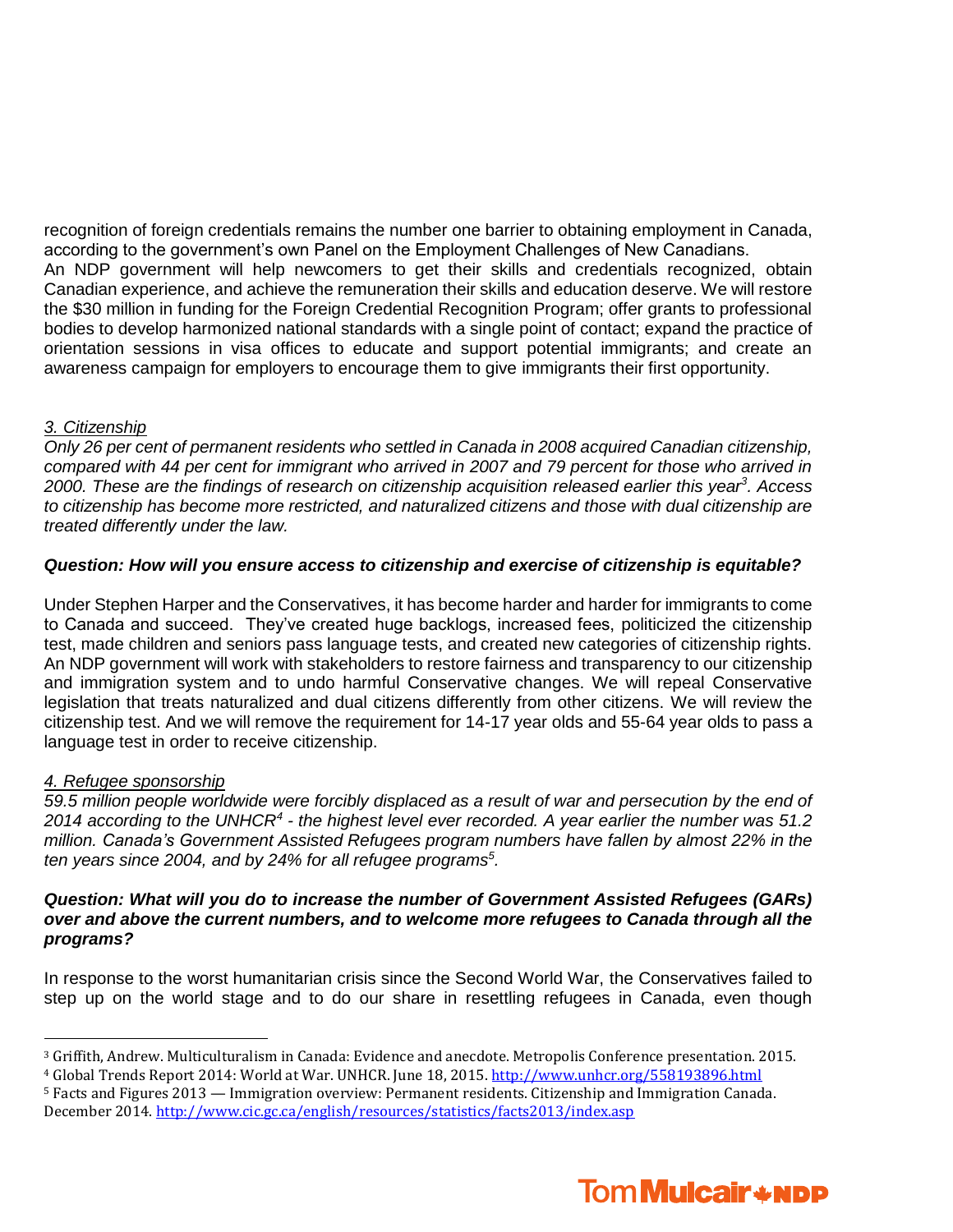government officials were advising the government that they had the fiscal capacity to do much more. An NDP government will make sure that Canada is doing its fair share and welcoming more government assisted refugees. We will also provide more resources to speed up processing for privately sponsored refugees, so that sponsors are not waiting for up to five years to welcome refugees to Canada. Finally, we will abide by the ruling of the Federal Court and fully restore the Interim Federal Health Program.

# *5. Migrant Workers*

*Canada has relied for decades on migrant workers to support and sustain our economy. In previous years, migrant workers in all occupations and sectors were allowed to stay and build a new life in Canada for themselves and their families. In recent years while migrant workers are recruited to work in almost all sectors and occupations only some are allowed to stay. The most recent change has further restricted the pathway to permanent residency for Caregivers and Domestic workers who arrived through what was known as the Live-in Caregiver Program until December 2014.*

#### *Question: What will you do to provide a pathway to permanent residency to all migrant workers, including those recruited through the Temporary Foreign Worker, International Mobility and Seasonal Agricultural Worker programs?*

Instead of bringing workers to Canada as immigrants, with the possibility of becoming citizens, the Liberals and Conservatives preferred to bring them in as temporary workers, with fewer rights and far more vulnerable to exploitation and abuse. In fact, the Conservatives systematically removed pathways to citizenship for temporary workers.

The NDP believes that if you're good enough to work here, you're good enough to live here. That's why we will create and restore pathways to citizenship for all temporary workers in Canada.

# *6. Family reunification*

*Family reunification is a pillar of Canada's immigration program. Changes to legislation and policy in recent years combined with existing barriers are contributing to an increase in prolonged and sometimes indefinite delays in reunification. They include a narrow definition of family (example: nonbiological children are not included), a category of "excluded family members, lower maximum age of a "dependent child" who can be sponsored, limitations on reunifying with parents and grandparents and more. Refugees and immigrants, particularly those from the Global South are subject to greater scrutiny and are among those most affected. Between 2010 and 2013, family reunification reduced by 15%<sup>6</sup> .*

#### *Question: What will you do to remove barriers to family reunification and allow all categories of family members to reunite in Canada?*

Family reunification is a priority for the NDP. Evidence shows that immigrants do better when they have the social support of family around them. Parents and grandparents can be an important source of moral and financial support. Reunification of children with parents is an internationally recognized human right.

**<sup>6</sup>** Ibid.

l